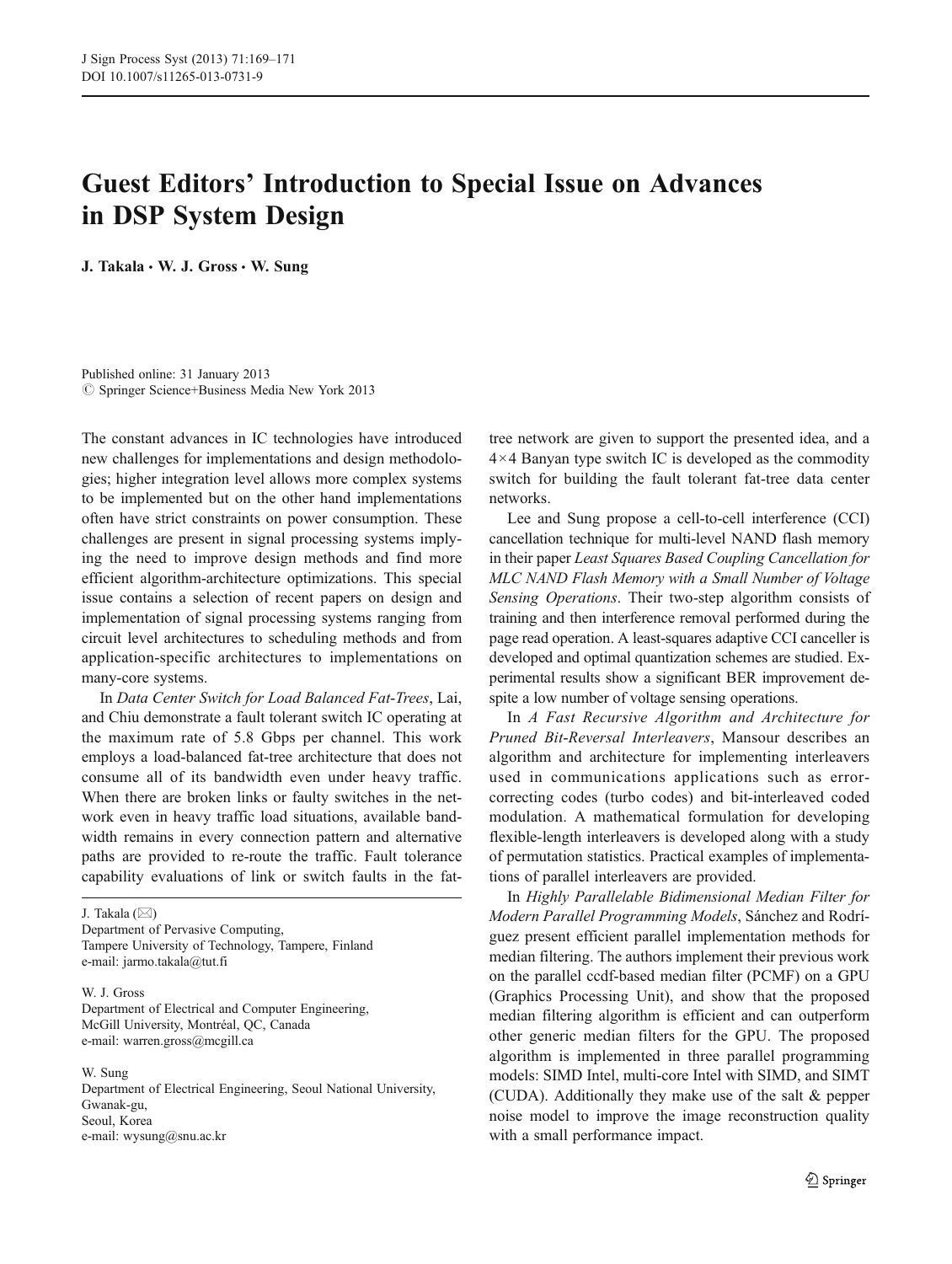Pan, Zheng, Tian, Yan, and Huan consider distributed architecture for particle filters in their paper Hierarchical Resampling Algorithm and Architecture for Distributed Particle Filters. The authors propose resampling process to be decomposed into to two hierarchies, which avoids tricky particle redistribution procedure. A residual cumulative resampling method is proposed, which effectively allows pipelining the resampling step. The proposed approach provides the same accuracy as centralized resampling methods Authors have implemented the architecture on FPGA where eight processing elements are incorporated. The prototype shows the potential of the method.

Wavefront parallel processing (WPP) coding in high efficiency video coding (HEVC) standard is considered in Parallel HEVC Decoding on Multi- and Many-Core Architectures: A Power and Performance Analysis by Chi, Alvarez-Mesa, Lucas, Juurlink, and Schierl. The paper shows how WPP can be implemented efficiently on multicore and many-core architectures. The authors propose overlapped wavefront method, which allows several picture partitions as well as multiple pictures to be processed in parallel. The paper shows performance and power analysis of optimized HEVC decoder on 4-core, 8-core, and 36-core systems. The experiments show that the proposed method improves also single-threaded performance.

Du, Wang, Zhuge, Hu, and Sha consider replacing DRAMs as main memories with modern non-volatile memories (NVM) in their paper Efficient Loop Scheduling for Chip Multiprocessors with Non-Volatile Main Memory. As write in NVMs is significantly more costly operation than read, the authors propose a method to reduce write activity in parallel loops. The method is based on rotation with maximum bipartite matching and it provides savings in writes compared to traditional rotation algorithms. The authors have carried out simulations with DSPStone benchmarks showing savings of over 30 % for writes. Based on this the lifetime of NVMs can be expected to double.

A novel schedule model called scalable schedule tree (SST) is proposed by Wang, Shen, Wu, and Bhattacharyya in Parameterized Scheduling of Topological Patterns in Signal Processing Dataflow Graphs. They exploit a concept of topological patterns, for efficient representation of repetitive sub structures in dataflow graphs. The paper proposes a formal design method for specifying the topological patterns and deriving parameterized schedules from such patterns. The proposed method ensures deterministic system behavior. The authors have integrated SST support to DIF framework and applied the method to two case studies and generated code on GPU and general-purpose processor. The results show that the method provides a formal path from scalable application analysis to systematic exploration of implementation trade-offs.

In Pedestrian Navigation Based on Inertial Sensors, Indoor Map, and WLAN Signals, Leppäkoski, Collin, and Takala propose accurate indoor positioning that use pedestrian dead reckoning (PDR) based on microelectromechanical systems (MEMS) sensors fused together with WLAN signals, indoor map, or both. The MEMS sensor unit includes a heading gyro and a 3D-accelerometer. For the data fusion, they employ two nonlinear Bayesian filters, one is complementary extended Kalman Filter (CEKF) and the other is a particle filter. The processing load of the map information is reduced by an appropriate prior sectioning so that only parts of the obstacles need to be checked by the algorithm. The results with different combinations of the available sensor information are compared. This work helps accurate positioning in indoors where satellite signals, e.g. GPS, are severely degraded or not available at all.

Zhu, Berger, Turner, Pileggi, and Franchetti present a hardware architecture for synthetic aperture radar (SAR) image formation in their paper Local Interpolation-based Polar Format SAR: Algorithm, Hardware Implementation and Design Automation. The architecture is based on a logic-in-memory approach. A design automation framework consisting of a chip generator and smart memory compiler is described. Experimental results show significant energy savings.

We would like to thank all of the authors of this special issue for their contributions. We would also like to thank the anonymous reviewers for their efforts in ensuring the quality of the papers. We also extend our appreciation to C. Clark for her help on setting up this issue. We hope that you enjoy the special issue and find the articles informative and useful.



Jarmo Takala received his M.Sc. (hons) degree in Electrical Engineering and Dr.Tech. degree in Information Technology from Tampere University of Technology, Tampere, Finland (TUT) in 1987 and 1999, respectively. From 1992 to 1996, he was a Research Scientist at VTT-Automation, Tampere, Finland. Between 1995 and 1996, he was a Senior Research Engineer at Nokia Research Center, Tampere, Finland. From 1996 to 1999, he was a Researcher at TUT. Currently, he is Professor on Computer Engineering at TUT. His research interests